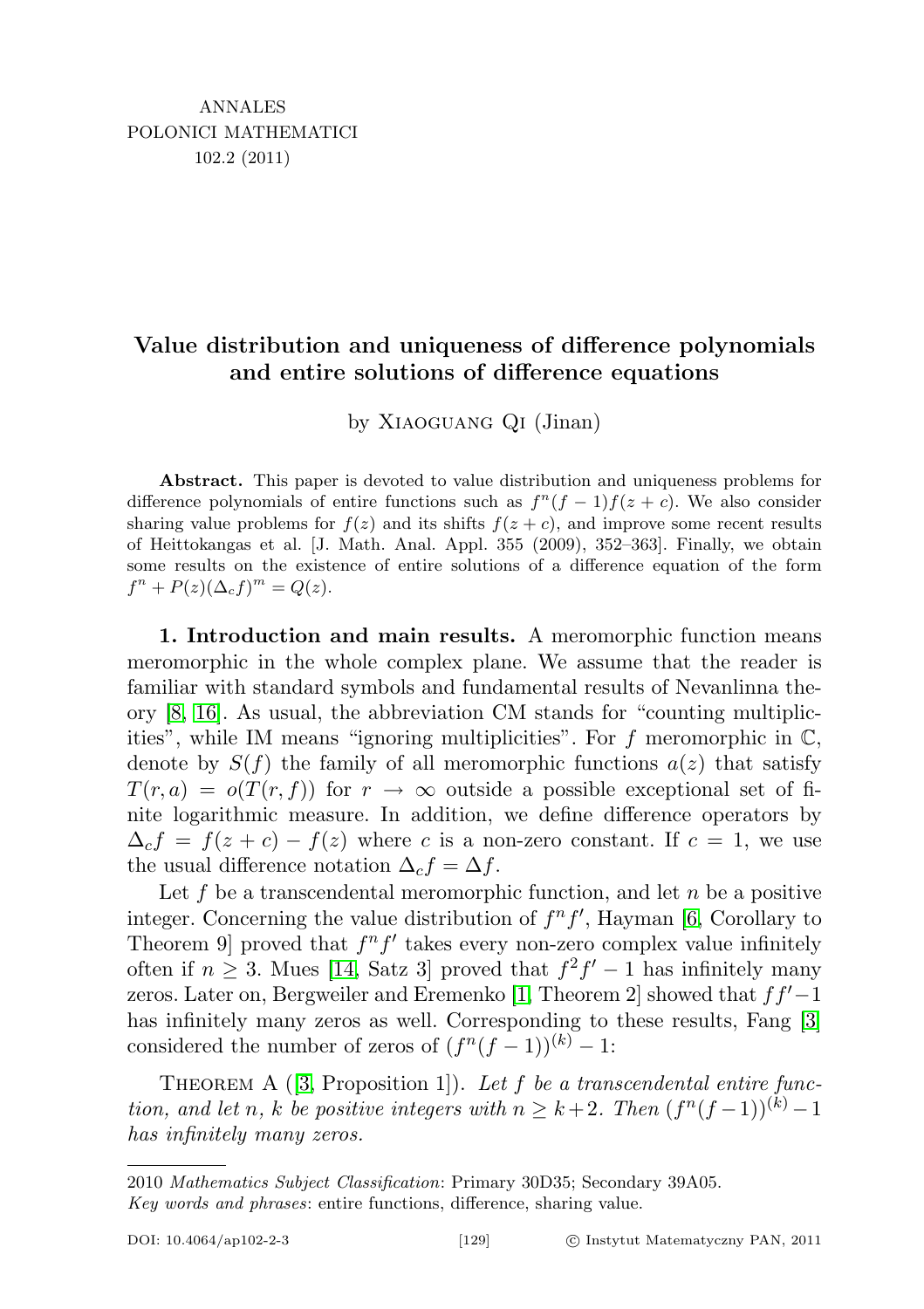Corresponding to the value distribution of  $f^n f'$ , Laine and Yang [\[9\]](#page-12-5) investigated the value distribution of difference products of entire functions, and obtained the following:

THEOREM B  $([9, Theorem 2])$  $([9, Theorem 2])$  $([9, Theorem 2])$ . Let f be a transcendental entire function of finite order, and let c be a non-zero complex constant. Then for  $n \geq 2$ ,  $f(z)^n f(z+c)$  assumes every non-zero value  $a \in \mathbb{C}$  infinitely often.

Some improvements of Theorem B can be found in [\[13\]](#page-12-6). In the present paper, we consider the value distribution of  $f(z)^n(f(z)-1)f(z+c)$ , which can be seen as a difference analogue of Theorem A in the case  $k = 1$ .

<span id="page-1-0"></span>THEOREM 1. Let  $f$  be a transcendental meromorphic function of finite order  $\sigma(f)$ , let  $a \neq 0$  be a small function with respect to f, and let c be a non-zero complex constant. If the exponent of convergence of the poles of f satisfies  $\lambda(1/f) < \sigma(f)$  and  $n \geq 2$ , then  $f(z)^n(f(z)-1)f(z+c) - a$  has infinitely many zeros.

COROLLARY 1. Let  $f$  be a transcendental entire function of finite order, and let c be a non-zero complex constant. Then for  $n \geq 2$ ,  $f(z)^n(f(z)-1)$  $\cdot f(z+c)$  assumes every non-zero value  $a \in \mathbb{C}$  infinitely often.

Remark. The restriction on the order in Theorem [1](#page-1-0) cannot be deleted. This can be seen by taking  $f(z) = e^{e^z}$ ,  $e^c = -n$   $(n \ge 2)$  and  $a = -1$ . Then f is of infinite order, while  $f(z)^n(f(z)-1)f(z+c)+1=e^{e^z}$  has no zeros.

Concerning the uniqueness problems related to Theorem A, some results have been obtained by Fang [\[3,](#page-12-4) Theorem 2] and Lin and Yi [\[11\]](#page-12-7). One of them can be stated as follows.

THEOREM C ([\[11,](#page-12-7) Theorem 1]). Let f and g be non-constant entire functions, and let  $n \geq 7$  be an integer. If  $f^{n}(f-1)f'$  and  $g^{n}(g-1)g'$  share 1 CM, then  $f \equiv g$ .

The following result is a difference analogue of Theorem C.

<span id="page-1-1"></span>THEOREM 2. Let  $f$  and  $g$  be transcendental entire functions of finite order, let c be a non-zero complex constant, and let  $n \geq 7$  be an integer. If  $f(z)^n(f(z)-1)f(z+c)$  and  $g(z)^n(g(z)-1)g(z+c)$  share a CM, where  $a \in S(f) \cap S(g) \setminus \{0\}$ , then  $f(z) \equiv g(z)$ .

REMARK. Very recently, Zhang [\[18,](#page-13-1) Theorem 6] has obtained the same result of Theorem [2.](#page-1-1) However, our proof is different, being based on Lemma [5](#page-4-0) of Section 2, while Zhang does not use that lemma.

Similarly to the above situations, one may also consider sharing value problems for  $f(z)$  and its shifts  $f(z + c)$ . Next, we recall a result which may be understood as a " $1 \text{CM} + 1 \text{IM}$ " theorem for differences: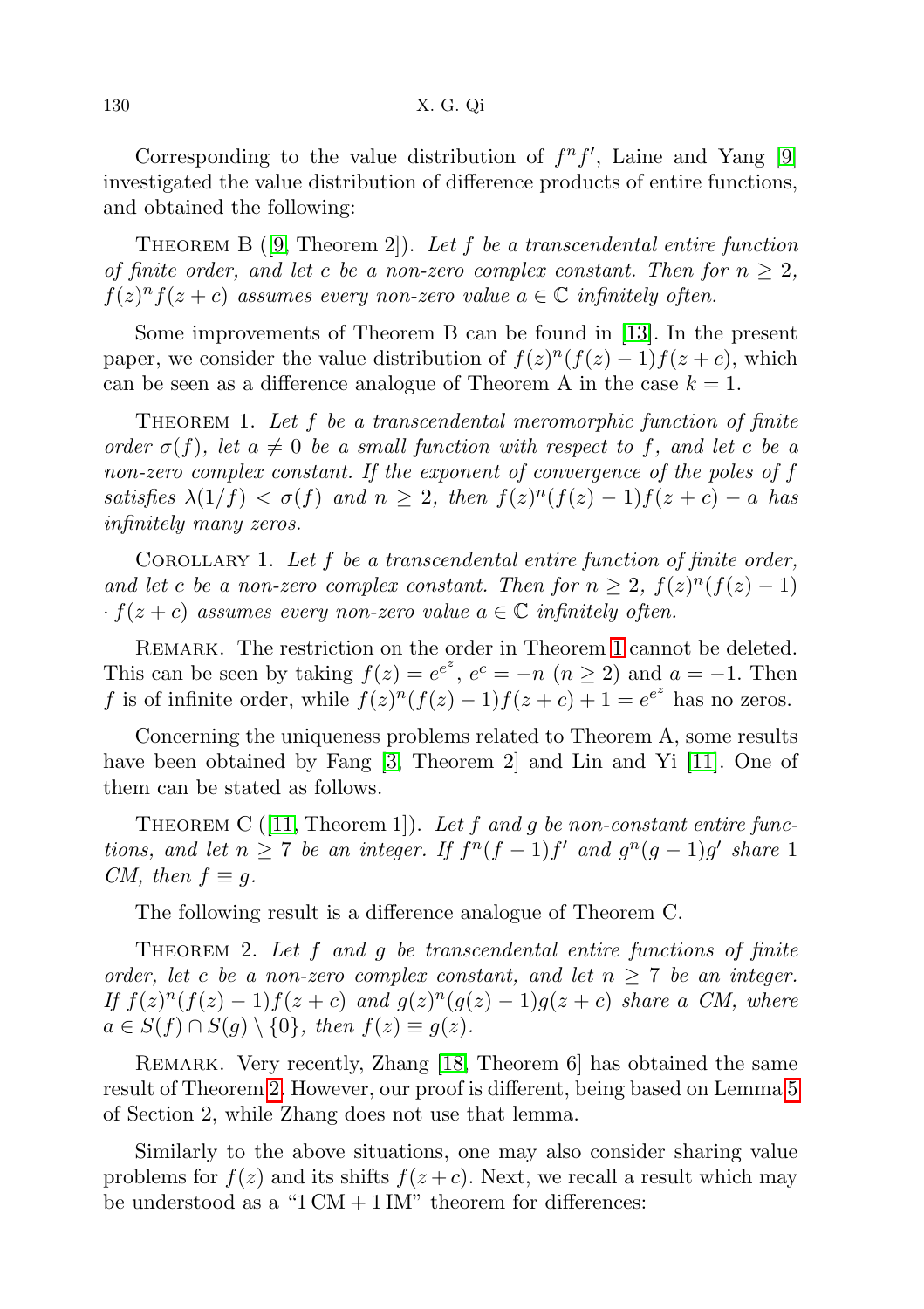THEOREM D  $([7, Corollary 3])$  $([7, Corollary 3])$  $([7, Corollary 3])$ . Let f be an entire function of finite order, let  $c \in \mathbb{C}$ , and let  $a, b \in S(f)$  be distinct periodic functions with period c. If  $f(z)$  and  $f(z + c)$  share a CM and b IM, then  $f(z) \equiv f(z + c)$ for all  $z \in \mathbb{C}$ .

Next, we show that " $1 \text{CM} + 1 \text{IM}$ " in Theorem D can be replaced by "2 IM".

<span id="page-2-0"></span>THEOREM 3. Let f be an entire function of finite order, let  $c \in \mathbb{C}$ , and let  $a, b \in S(f)$  be distinct periodic functions with period c. If  $f(z)$  and  $f(z+c)$ share a IM and b IM, then  $f(z) \equiv f(z+c)$  for all  $z \in \mathbb{C}$ .

REMARK. Theorem [3](#page-2-0) is the best possible, in the sense that "2 IM" cannot be replaced by "1 CM". Indeed, let  $f = e^z$  and  $f(z + c) = e^{z+c}$ , where  $c \neq 2n\pi i$ , n an integer. It is easy to see that  $f(z)$  and  $f(z + c)$  share 0 CM, but  $f(z) \neq f(z+c)$ . Let  $f = e^z + 1$  and  $f(z+c) = e^{z+c} + 1$ , where  $c \neq 2n\pi i$ , n is an integer. Clearly,  $f(z)$  and  $f(z+c)$  share 1 CM, but  $f(z) \not\equiv f(z+c)$ . The proof of Theorem [3](#page-2-0) is based on some ideas that Li and Yang used to prove a result of different nature (see [\[10,](#page-12-9) Theorem 2.1]).

<span id="page-2-2"></span><span id="page-2-1"></span>We investigate the existence of entire solutions of an equation of the form

$$
(1.1) \t\t\t fn + P(z)(\Delta_c f)m = Q(z).
$$

If  $m = n$  and  $P(z) = Q(z) = 1$ , then we rewrite [\(1.1\)](#page-2-1) as

$$
(1.2) \t\t fn + (\Deltac f)n = 1.
$$

It is well known that [\(1.2\)](#page-2-2) has no entire solutions when  $n \geq 3$  (see [\[4,](#page-12-10) Theorem 3]). Recently, Liu [\[12,](#page-12-11) Proposion 5.3] proved that [\(1.2\)](#page-2-2) has no non-constant finite order entire solutions when  $n = 2$ . Clearly, if  $n = 1$ , there are no non-constant solutions of  $(1.2)$ . Thus, there are no non-constant finite order entire solutions of the equation  $(1.2)$ .

Recently, Yang and Laine [\[15\]](#page-13-2) considered the existence of finite order solutions of a certain type of non-linear difference equation.

THEOREM E ([\[15,](#page-13-2) Theorem 3.4]). Let P, Q be polynomials. Then the non-linear difference equation

<span id="page-2-3"></span>
$$
f(z)^{2} + P(z)f(z+1) = Q(z)
$$

has no transcendental entire solutions of finite order.

THEOREM F  $([15, Theorem 3.5])$  $([15, Theorem 3.5])$  $([15, Theorem 3.5])$ . The non-linear difference equation

(1.3) 
$$
f(z)^3 + P(z)f(z+1) = c \sin bz
$$

where  $P(z)$  is a non-constant polynomial and  $b, c \in \mathbb{C}$  are non-zero constants, does not admit entire solutions of finite order. If  $P(z) = p$  is a non-zero constant, then [\(1.3\)](#page-2-3) has three distinct entire solutions of finite order whenever  $b = 3n\pi$  and  $p^3 = (-1)^{n+1}\frac{27}{4}c^2$  for a non-zero integer n.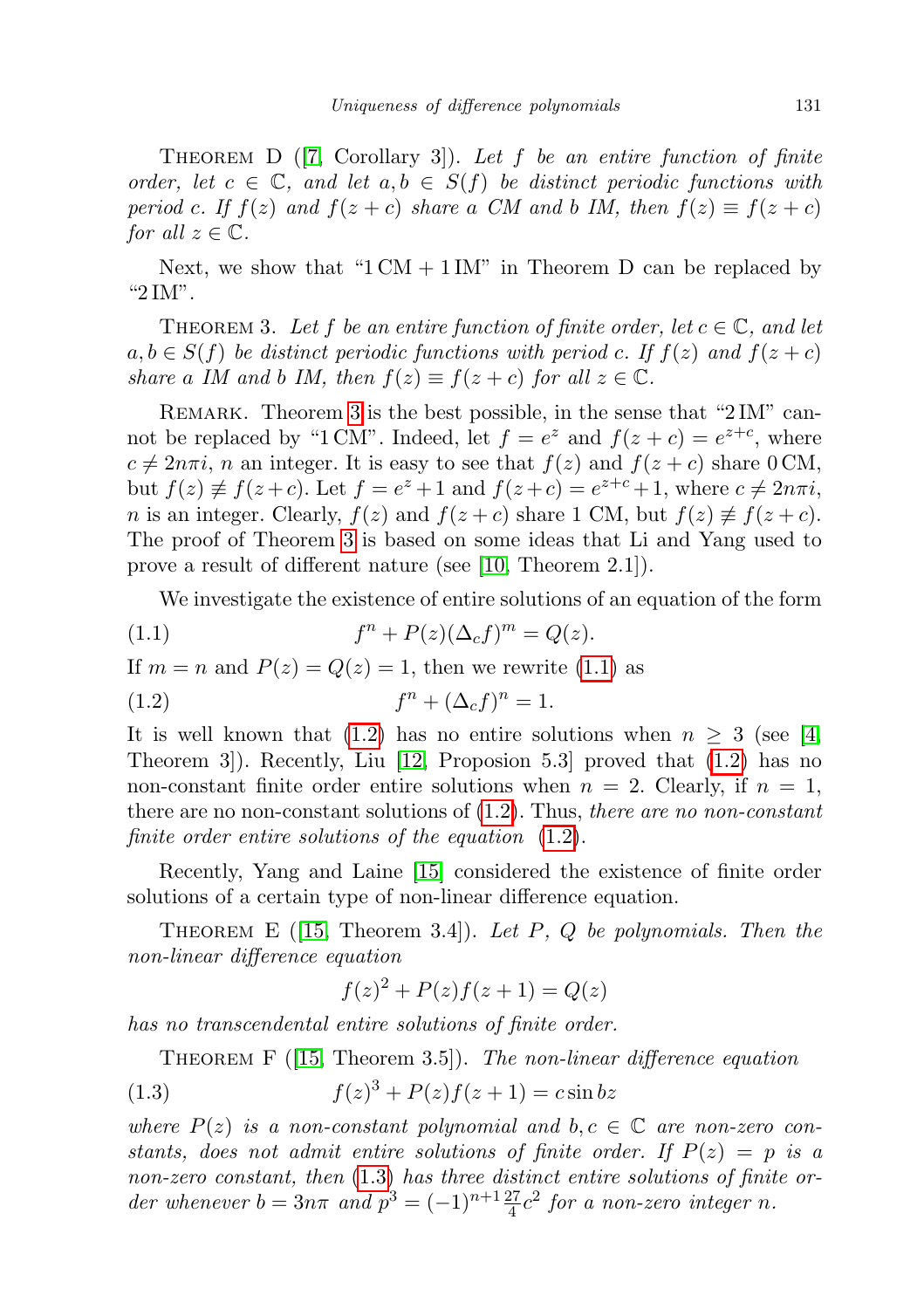Replacing  $f(z+c)$  with  $\Delta_c f$  in Theorems E and F, we get the following results.

<span id="page-3-0"></span>THEOREM 4. Let  $P$ ,  $Q$  be polynomials, and let n and m be integers satisfying  $n > m \geq 0$ . Then equation [\(1.1\)](#page-2-1) has no transcendental entire solutions of finite order.

REMARK. The conclusion of Theorem [4](#page-3-0) is not true if  $m > n$ . In the special case of

$$
f(z) - (\Delta_{-1/4}f)^2 = z - 1/16
$$

a finite order entire solution is  $f(z) = 4e^{8\pi i z} - e^{4\pi i z} + z$ .

The reasoning used in proving Theorem [4](#page-3-0) yields the following result, which can be seen as an improvement of Theorem E.

COROLLARY 2. Let  $P$ ,  $Q$  be polynomials, and let  $n$ ,  $m$  be distinct positive integers. Then the equation

$$
f^n + P(z)f(z+c)^m = Q(z)
$$

has no transcendental entire solutions of finite order.

If  $m \neq 1$  and  $Q \neq 0$ , then Theorem [4](#page-3-0) can be improved.

<span id="page-3-1"></span>THEOREM 5. If  $n, m \neq 1$  are positive integers such that  $n > m/(m-1)$ , and P,  $Q \neq 0$  are polynomials, then equation [\(1.1\)](#page-2-1) has no transcendental entire solutions.

In connection with Theorems [4](#page-3-0) and [5,](#page-3-1) we consider equation [\(1.1\)](#page-2-1) in the case  $m = 1$ , that is,

<span id="page-3-2"></span>(1.4) 
$$
f^{n} + P(z)\Delta_{c}f = Q(z).
$$

We get the following result.

<span id="page-3-5"></span>THEOREM 6. Equation  $(1.4)$  has no entire solutions of infinite order if  $N(r, 1/\Delta_c f) \leq T(r, f), n \geq 3$  and  $P(z), Q(z) \neq 0$  are polynomials.

REMARK. (1) Clearly, if  $n = 1$  and  $P(z) \equiv 1$ , then [\(1.4\)](#page-3-2) has no entire solutions of infinite order. However, if  $P(z) \neq 1$ , there may exist such solutions. Indeed,  $f(z) = e^z e^{z^2} + 1$  is an entire function of infinite order and satisfies  $f + \frac{1}{2}\Delta_c f = 1$ , where  $c = \pi i$ .

(2) If  $n = 2$ , then [\(1.4\)](#page-3-2) may have an infinite order entire solution. Indeed,  $f(z) = e^{e^{z}} - 1/2$  is an entire function of infinite order and satisfies  $f^{2} - \Delta_{c}f$  $= 1/4$ , where  $e^{c} = 2$ .

<span id="page-3-4"></span>THEOREM 7. Let P be a non-constant polynomial, and let  $b, c \in \mathbb{C}$  be non-zero constants. Then the equation

<span id="page-3-3"></span>(1.5) 
$$
f(z)^3 + P(z)\Delta f = c \sin bz
$$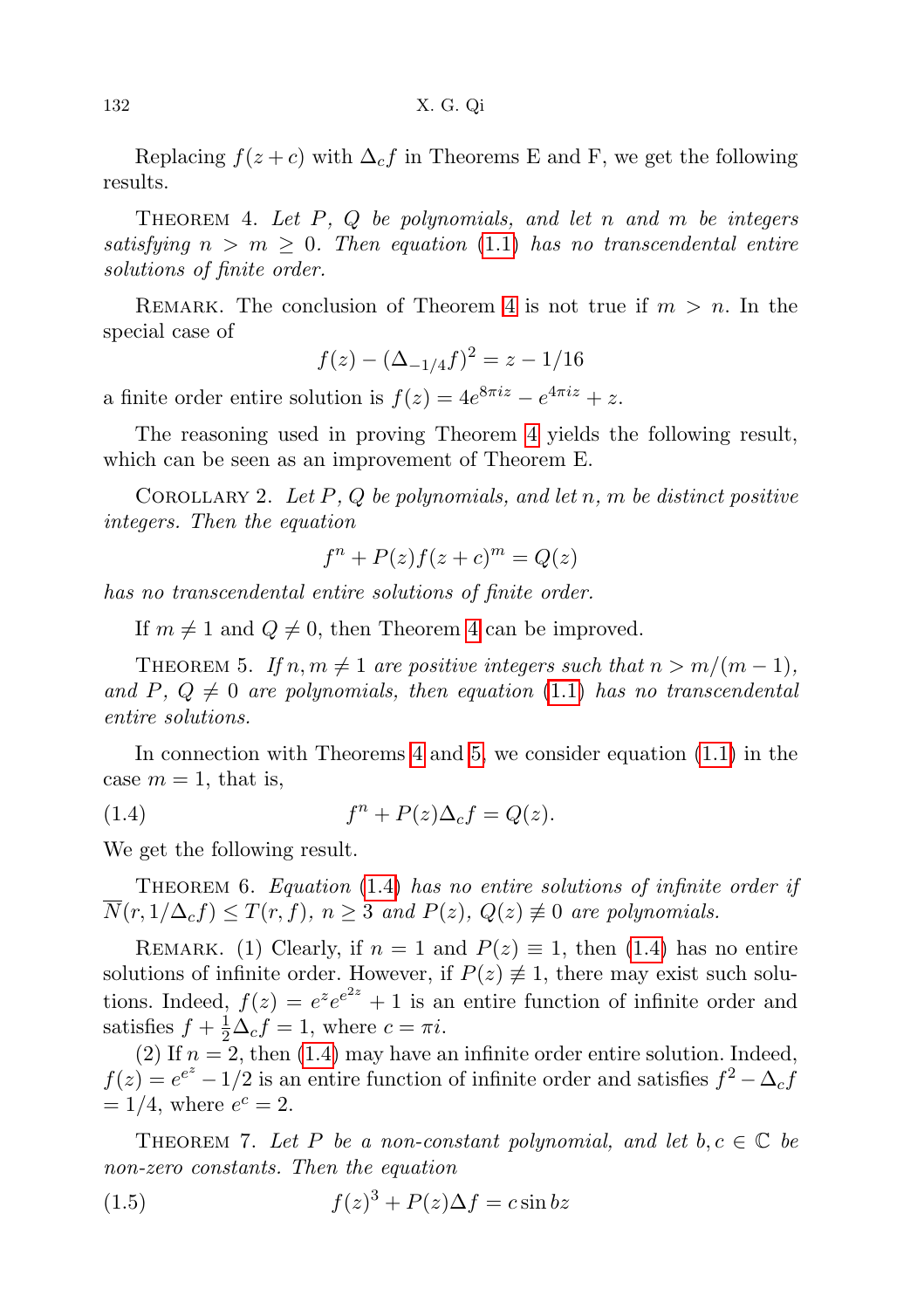has no transcendental non-periodic entire solutions of finite order. In particular, if  $P(z) = p$  is a non-zero constant, then [\(1.5\)](#page-3-3) has three distinct entire solutions of finite order whenever  $b = 3k\pi$  and  $p^3 = \frac{27}{32}c^2$  for an odd number k.

The proof of Theorem [7](#page-3-4) is similar to the proof of Theorem F. In fact, one has to apply Lemmas [2](#page-4-1) and [4](#page-4-2) below, instead of Remark of [\[15,](#page-13-2) Lemma 3.2], and use an elementary computation. We omit the details.

2. Some lemmas. The first lemma is a difference analogue of the logarithmic derivative lemma, given by Halburd–Korhonen [\[5\]](#page-12-12). Chiang and Feng have obtained similar estimates for the logarithmic difference [\[2,](#page-12-13) Corollary 2.5], and their work is independent of [\[5\]](#page-12-12).

<span id="page-4-3"></span>LEMMA 1 ([\[5,](#page-12-12) Theorem 2.1]). Let f be a meromorphic function of finite order, and let  $c \in \mathbb{C}$  and  $\delta \in (0,1)$ . Then

$$
m\bigg(r,\frac{f(z+c)}{f(z)}\bigg)+m\bigg(r,\frac{f(z)}{f(z+c)}\bigg)=o\bigg(\frac{T(r,f)}{r^{\delta}}\bigg)=S(r,f).
$$

<span id="page-4-1"></span>LEMMA 2 ([\[5,](#page-12-12) Lemma 2.3]). Let f be a meromorphic function of finite order, and  $c \in \mathbb{C}$ . Then for any small function  $a \in S(f)$  with period c,

$$
m\bigg(r,\frac{\Delta_c f}{f-a}\bigg) = S(r,f).
$$

<span id="page-4-4"></span>LEMMA 3 ([\[5,](#page-12-12) Lemma 2.2]). Let  $T: (0, \infty) \to (0, \infty)$  be a non-decreasing continuous function,  $s > 0$ ,  $0 < \alpha < 1$ , and let  $F \subset \mathbb{R}^+$  be the set of all r such that

$$
T(r) \le \alpha T(r+s).
$$

If the logarithmic measure of  $F$  is infinite, then

$$
\limsup_{r \to \infty} \frac{\log T(r)}{\log r} = \infty.
$$

<span id="page-4-2"></span>LEMMA 4 ( $[8,$  Theorem 2.4.2 $]$ ). Let f be a transcendental meromorphic solution of

$$
f^n A(z, f) = B(z, f),
$$

where  $A(z, f)$ ,  $B(z, f)$  are differential polynomials in f and its derivatives with small meromorphic coefficients  $a_{\lambda}$ , in the sense that  $m(r, a_{\lambda}) = S(r, f)$ for all  $\lambda \in I$ . If  $d(B(z, f)) \leq n$ , then  $m(r, A(z, f)) = S(r, f)$ .

Denote by  $N_p(r, \frac{1}{f-a})$  the counting function of the zeros of  $f-a$ , where an *m*-fold zero is counted m times if  $m \leq p$  and p times if  $m > p$ .

<span id="page-4-0"></span>LEMMA 5 ([\[17,](#page-13-3) Theorem 3.1]). Let  $f_j(z)$   $(j = 1, 2, 3)$  be meromorphic functions that satisfy

$$
\sum_{j=1}^{3} f_j(z) \equiv 1.
$$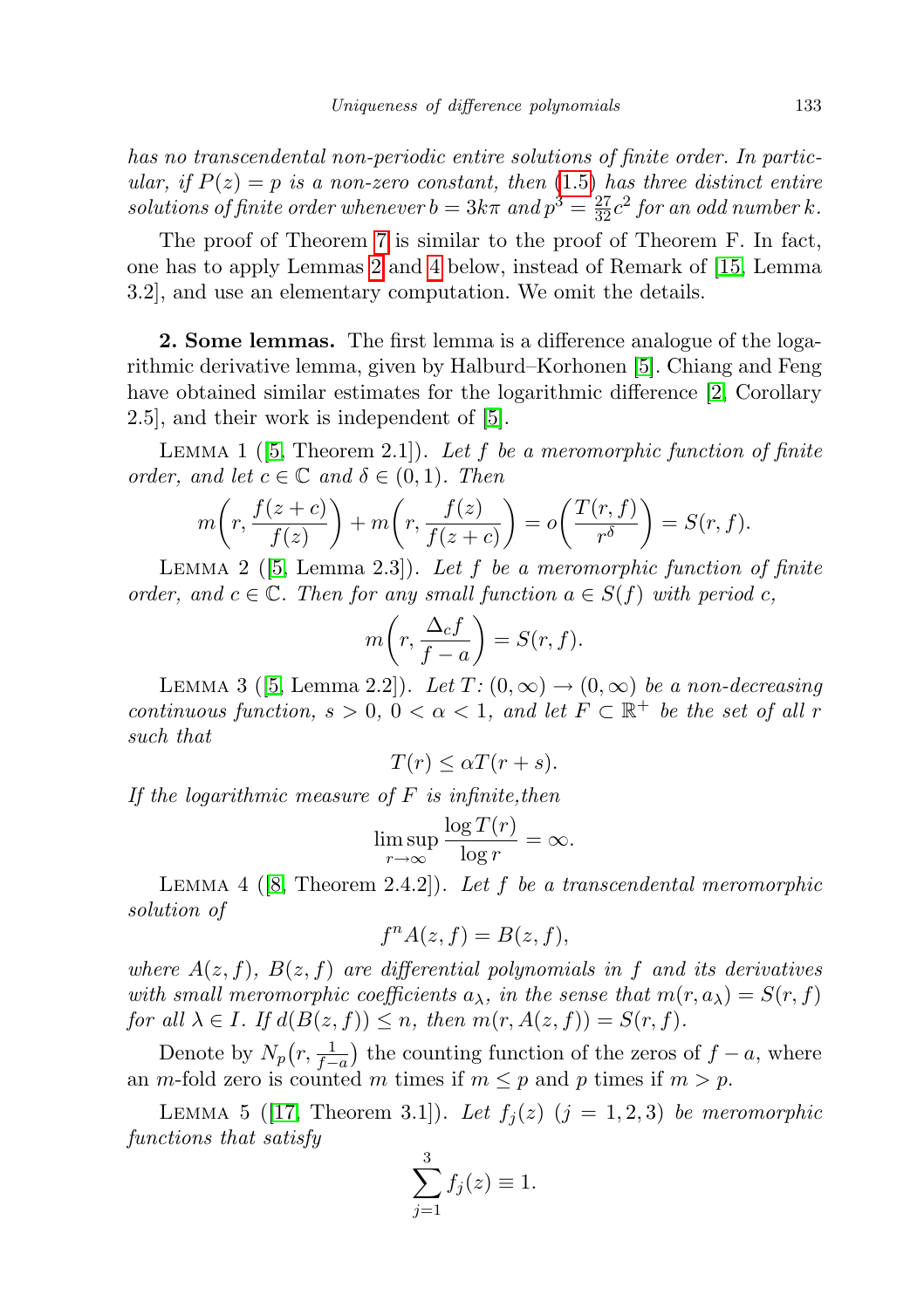If  $f_1(z)$  is not a constant, and

$$
\sum_{j=1}^{3} N_2\bigg(r, \frac{1}{f_j}\bigg) + \sum_{j=1}^{3} \overline{N}(r, f_j) < (\lambda + o(1))T(r), \quad r \in I,
$$

where  $0 \leq \lambda < 1$ ,  $T(r) = \max_{1 \leq j \leq 3} T(r, f_j)$ , and I has infinite linear measure, then either  $f_2(z) \equiv 1$  or  $f_3(z) \equiv 1$ .

<span id="page-5-1"></span>LEMMA 6  $([2, Theorem 2.1])$  $([2, Theorem 2.1])$  $([2, Theorem 2.1])$ . Let f be a non-constant meromorphic function of finite order  $\sigma$ , and let c be a non-zero constant. Then, for each  $\varepsilon > 0$ ,

$$
T(r, f(z + c)) = T(r, f(z)) + O(r^{\sigma - 1 + \varepsilon}) + O(\log r).
$$

Next, we introduce the auxiliary function

$$
H = \left(\frac{f'}{f-1} - \frac{f'}{f}\right) - \left(\frac{g'}{g-1} - \frac{g'}{g}\right),
$$

where  $f$  and  $g$  are given meromorphic functions. Using the reasoning applied in [\[10\]](#page-12-9), we have the following lemma.

<span id="page-5-2"></span>LEMMA 7. Suppose that  $f$  and  $g$  are meromorphic functions such that  $N(r, f) = N(r, g) = S(r, f)$ . If  $H \doteq 0$ , then either

$$
2T(r, f) \le \overline{N}\left(r, \frac{1}{f}\right) + \overline{N}\left(r, \frac{1}{f-1}\right) + S(r, f)
$$

or  $f \equiv q$ .

*Proof.* From  $H = 0$ , we get

(2.1) 
$$
\frac{f-1}{f} = a\frac{g-1}{g},
$$

where a is a non-zero constant. If  $a = 1$ , then we obtain  $f \equiv q$ . It remains to consider the case  $a \neq 1$ . It follows from  $(2.1)$  that

<span id="page-5-0"></span>
$$
\frac{a-1}{a} \, \frac{f + \frac{1}{a-1}}{f} = \frac{1}{g}.
$$

Since  $N(r, f) = N(r, g) = S(r, f)$ , we get  $N(r, \frac{1}{f - \frac{1}{1 - a}})$  $) = S(r, f)$ . Clearly,  $\frac{1}{1-a} \neq 0$  and  $\frac{1}{1-a} \neq 1$ , so by the second main theorem, we get

$$
2T(r, f) \le \overline{N}\left(r, \frac{1}{f}\right) + \overline{N}\left(r, \frac{1}{f-1}\right) + S(r, f). \blacksquare
$$

**3. Proof of Theorem [1.](#page-1-0)** Set  $F(z) = f^{n}(z)(f(z) - 1)f(z + c)$ . Since f is a transcendental meromorphic function of finite order  $\sigma$ , we conclude by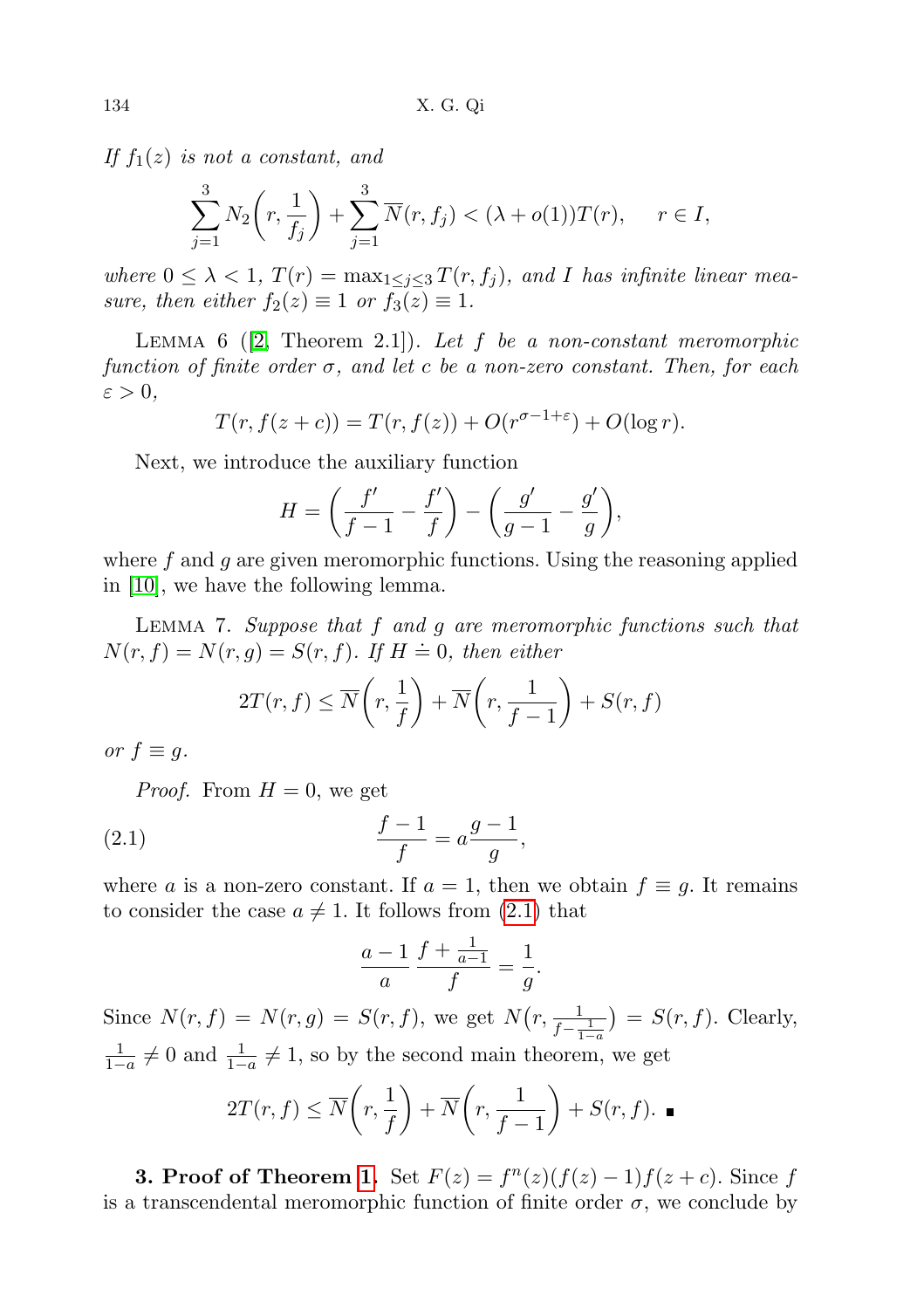Lemma [6](#page-5-1) that

$$
T(r, F) \le T(r, f^{n}(z)(f(z) - 1)) + T(r, f(z + c)) + S(r, f)
$$
  
 
$$
\le (n+2)T(r, f) + O(r^{\sigma(f)-1+\varepsilon}) + S(r, f).
$$

Thus,  $S(r, F) = o(T(r, f)) = S(r, f)$ . On the other hand, by Lemma [1,](#page-4-3)

<span id="page-6-0"></span>
$$
(3.1) \quad (n+2)T(r,f) = T(r, f^{n+1}(f-1)) + S(r,f)
$$
  
\n
$$
= m(r, f^{n+1}(f-1)) + O(r^{\lambda(1/f)+\varepsilon}) + S(r,f)
$$
  
\n
$$
\leq m\left(r, \frac{f^{n+1}(f-1)}{F}\right)
$$
  
\n
$$
+ m(r, F) + O(r^{\lambda(1/f)+\varepsilon}) + S(r, f)
$$
  
\n
$$
\leq T(r, F) + O(r^{\lambda(1/f)+\varepsilon}) + O(r^{\sigma(f)-1+\varepsilon}) + S(r, f).
$$

The second main theorem yields

<span id="page-6-1"></span>(3.2)

$$
T(r, F) \leq \overline{N}(r, F) + \overline{N}\left(r, \frac{1}{F}\right) + \overline{N}\left(r, \frac{1}{F-a}\right) + S(r, F)
$$
  
\n
$$
\leq \overline{N}\left(r, \frac{1}{F-a}\right) + \overline{N}\left(r, \frac{1}{f}\right) + \overline{N}\left(r, \frac{1}{f-1}\right)
$$
  
\n
$$
+ \overline{N}\left(r, \frac{1}{f(z+c)}\right) + O(r^{\lambda(1/f)+\epsilon}) + S(r, f)
$$
  
\n
$$
\leq \overline{N}\left(r, \frac{1}{F-a}\right) + 3T(r, f) + O(r^{\lambda(1/f)+\epsilon}) + O(r^{\sigma(f)-1+\epsilon}) + S(r, f).
$$

Combining  $(3.1)$  and  $(3.2)$ , we have

$$
(n-1)T(r,f) \leq \overline{N}\left(r,\frac{1}{F-a}\right) + O(r^{\lambda(1/f)+\varepsilon}) + O(r^{\sigma(f)-1+\varepsilon}) + S(r,f);
$$

if  $F − a$  has finitely many zeros, the above contradicts the fact that f is of order  $\sigma(f)$ . The conclusion follows.

4. Proof of Theorem [2.](#page-1-1) By the assumptions, we have

(4.1) 
$$
\frac{f^{n}(z)(f(z)-1)f(z+c)-a(z)}{g^{n}(z)(g(z)-1)g(z+c)-a(z)}=e^{h(z)},
$$

where  $h(z)$  is a polynomial. Let

$$
F_1 = \frac{f^n(z)(f(z) - 1)f(z + c)}{a(z)}, \qquad F_2 = -\frac{e^{h(z)}g^n(z)(g(z) - 1)g(z + c)}{a(z)},
$$

$$
F_3 = e^{h(z)}, \qquad T(r) = \max_{1 \le j \le 3} T(r, F_j), \qquad S(r) = o(T(r)).
$$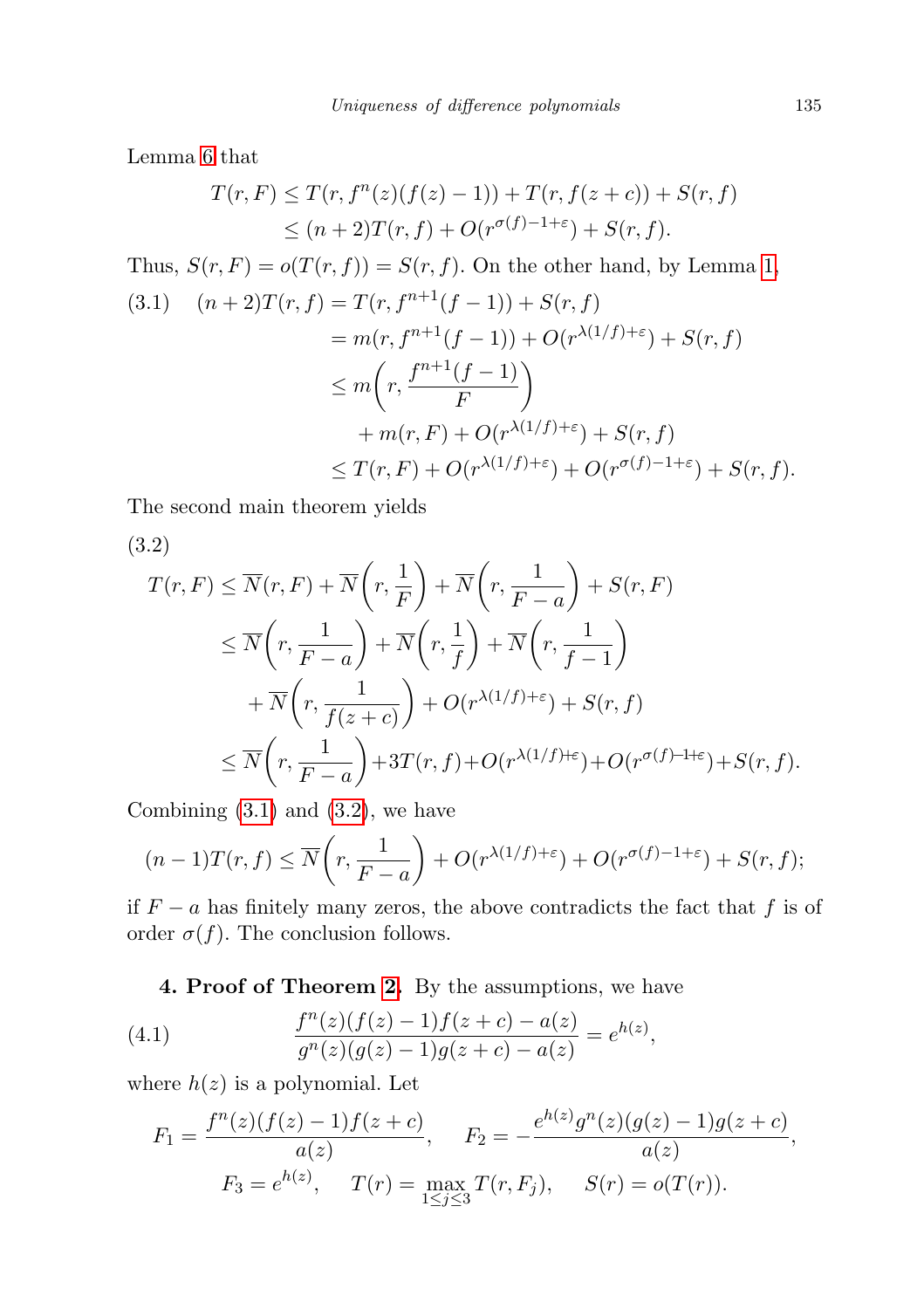Then

$$
(4.2) \t\t F_1 + F_2 + F_3 = 1.
$$

Next, we will estimate the counting functions of  $F_j$   $(j = 1, 2, 3)$ . First,

<span id="page-7-1"></span>
$$
(4.3)
$$
\n
$$
N_2\left(r, \frac{1}{F_1}\right) \le 2N\left(r, \frac{1}{f(z)}\right) + N\left(r, \frac{1}{f(z+c)}\right) + N\left(r, \frac{1}{f(z)-1}\right) + S(r, f)
$$
\n
$$
\le \frac{2}{n}\left(nN\left(r, \frac{1}{f(z)}\right) + N\left(r, \frac{1}{f(z+c)}\right) + N\left(r, \frac{1}{f(z)-1}\right)\right)
$$
\n
$$
+ \left(1 - \frac{2}{n}\right)\left(N\left(r, \frac{1}{f(z+c)}\right) + N\left(r, \frac{1}{f(z)-1}\right)\right) + S(r, f).
$$

By a simple geometric observation and Lemma [3,](#page-4-4) we conclude that

$$
(4.4) \qquad N\left(r, \frac{1}{f(z+c)}\right) \le N\left(r+|c|, \frac{1}{f(z)}\right) = N\left(r, \frac{1}{f(z)}\right) + S(r, f)
$$

$$
\le \frac{1}{n} N\left(r, \frac{1}{f^n(z)(f(z)-1)f(z+c)}\right) + S(r, f).
$$

We easily obtain

<span id="page-7-0"></span>(4.5) 
$$
N\left(r, \frac{1}{f^{n}(f(z)-1)f(z+c)}\right) = nN\left(r, \frac{1}{f(z)}\right) + N\left(r, \frac{1}{f(z+c)}\right) + N\left(r, \frac{1}{f(z)-1}\right).
$$

By Lemma [1,](#page-4-3) we know

(4.6) 
$$
m\left(r,\frac{1}{f(z+c)}\right) \leq m\left(r,\frac{1}{f(z)}\right) + S(r,f).
$$

From [\(4.6\)](#page-7-0), we obtain

$$
(n+1)T(r, f) = T(r, f^{n}(f-1)) + S(r, f) = m(r, f^{n}(f-1)) + S(r, f)
$$
  
\n
$$
\leq m(r, f(z)^{n}(f(z) - 1)f(z + c)) + m\left(r, \frac{1}{f(z + c)}\right) + S(r, f)
$$
  
\n
$$
\leq T(r, F_1) + m\left(r, \frac{1}{f}\right) + S(r, f)
$$
  
\n
$$
\leq T(r, F_1) + T(r, f) + S(r, f).
$$

Consequently,

(4.7) 
$$
N\left(r, \frac{1}{f-1}\right) \le T(r, f) + O(1) \le \frac{1}{n}T(r, F_1) + S(r, f).
$$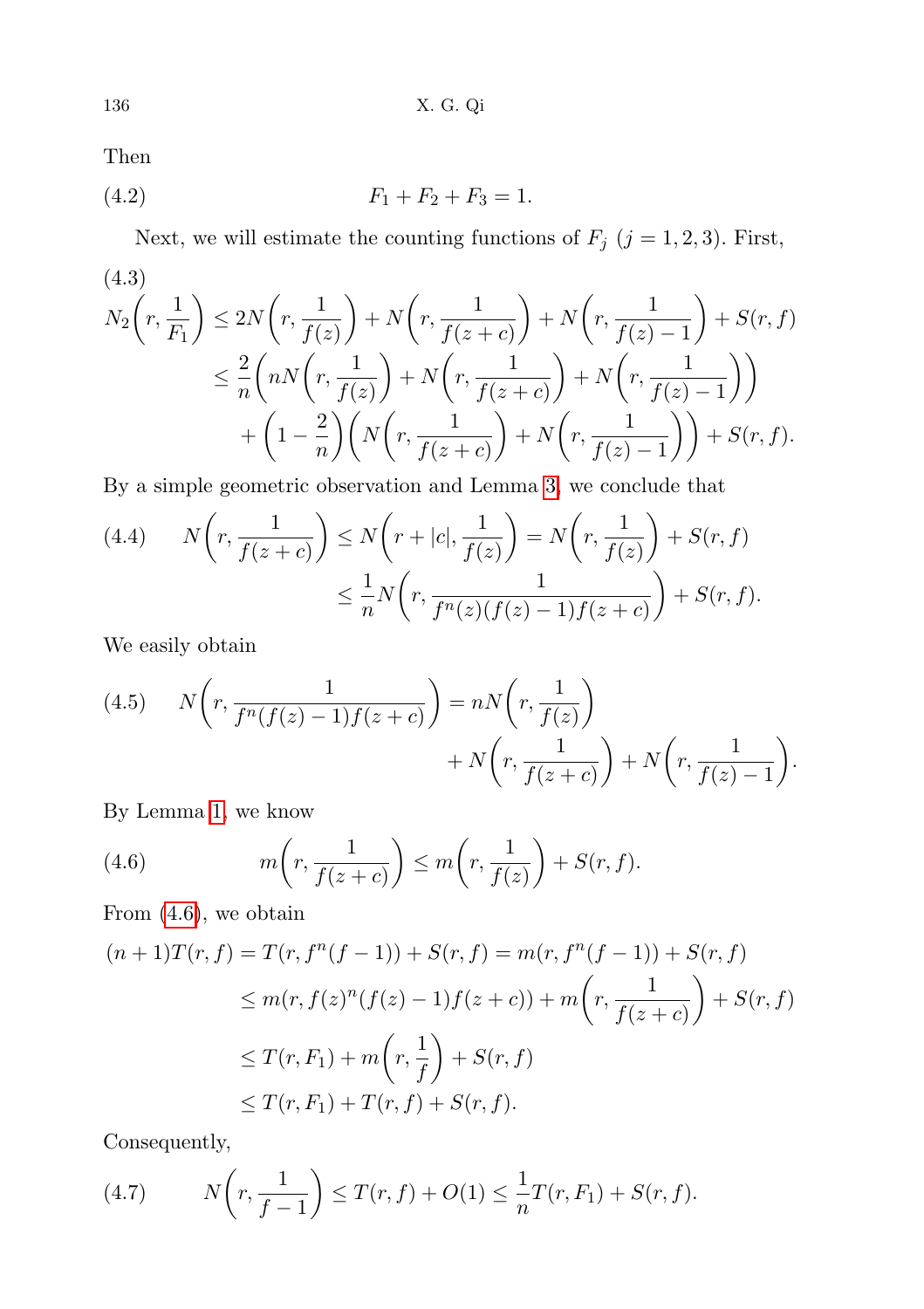Clearly,  $S(r, f)$  must be  $S(r, F_1)$ . Then from  $(4.3)$ – $(4.7)$ , we have (4.8)

$$
N_2\left(r, \frac{1}{F_1}\right) \leq \frac{2}{n}N\left(r, \frac{1}{F_1}\right) + \left(1 - \frac{2}{n}\right)\frac{1}{n}\left(N\left(r, \frac{1}{F_1}\right) + T(r, F_1)\right) + S(r, f)
$$
  

$$
\leq \frac{4n - 4}{n^2}T(r, F_1) + S(r, F_1) \leq \frac{4n - 4}{n^2}T(r) + S(r).
$$

Similarly, we conclude that

(4.9) 
$$
N_2\left(r, \frac{1}{F_2}\right) \le \frac{4n-4}{n^2}T(r) + S(r).
$$

Obviously  $F_1$  is not a constant, so since  $n \geq 7$ , we obtain

$$
\sum_{j=1}^{3} N_2\bigg(r, \frac{1}{F_j}\bigg) + \sum_{j=1}^{3} \overline{N}(r, F_j) < \frac{48}{49}T(r) + S(r).
$$

From Lemma [5,](#page-4-0) we know that  $F_2 = 1$  or  $F_3 = 1$ . Therefore, either  $f(z)^n$ .  $(f(z) - 1) f(z + c) g(z)^n (g(z) - 1) g(z + c) \equiv a(z)^2 \text{ or } f^n (f - 1) f(z + c) \equiv$  $g^{n}(g-1)g(z+c)$ . The assertion now follows as in [\[18,](#page-13-1) p. 407].

5. Proof of Theorem [3.](#page-2-0) If  $N(r, \frac{1}{f-a}) = 0$  or  $N(r, \frac{1}{f-b}) = 0$ , then the assertion follows by Theorem C. It remains to consider the case when  $N(r, \frac{1}{f-a}) \neq 0$  and  $N(r, \frac{1}{f-b}) \neq 0$ . Let

<span id="page-8-1"></span>(5.1) 
$$
F(z) = \frac{f(z) - a(z)}{b(z) - a(z)} \text{ and } F(z + c) = \frac{f(z + c) - a(z)}{b(z) - a(z)}.
$$

Then  $F(z)$  and  $F(z + c)$  share 0 IM and 1 IM. Clearly, neither 0 nor 1 is a Picard value of  $F$  in this case. Moreover,

$$
T(r, F) = m(r, F) + S(r, F) \le m \left( r, \frac{F}{F(z + c)} \right) + m(r, F(z + c)) + S(r, F)
$$
  
=  $T(r, F(z + c)) + S(r, F)$ 

and

$$
T(r, F(z + c)) = m(r, F(z + c)) + S(r, F)
$$
  
\n
$$
\leq m\left(r, \frac{F(z + c)}{F}\right) + m(r, F) + S(r, F) = T(r, F) + S(r, F).
$$

Therefore

<span id="page-8-2"></span>(5.2) 
$$
T(r, F) = T(r, F(z + c)) + S(r, F).
$$

Denote

<span id="page-8-0"></span>(5.3) 
$$
V = \frac{F'(F(z+c) - F)}{F(F-1)}.
$$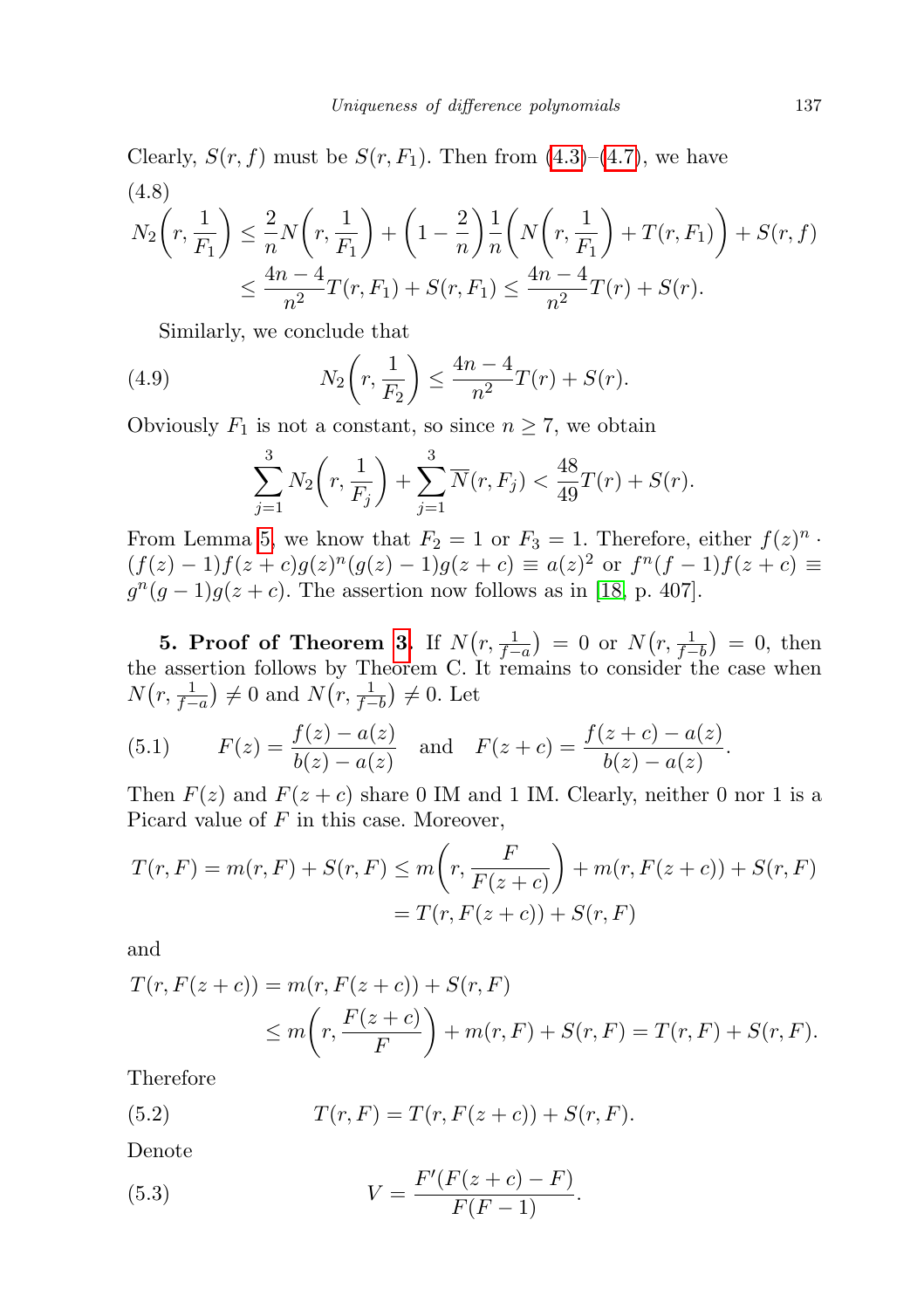From Lemma [1](#page-4-3) and the lemma on the logarithmic derivative, we see that  $m(r, V) = S(r, F)$ . From [\(5.3\)](#page-8-0), the poles of V are at the zeros and 1-points of F, and at the poles of F and  $F(z + c)$ . Since  $F(z)$  and  $F(z + c)$  share 0 and 1, and  $N(r, F) = N(r, F(z + c)) = S(r, F)$  by [\(5.1\)](#page-8-1), we get  $N(r, V) =$  $S(r, F)$ . Therefore,  $T(r, V) = S(r, F)$ .

CASE 1:  $V \neq 0$ . Then  $F \neq F(z+c)$ . From [\(5.3\)](#page-8-0) and Lemma [1,](#page-4-3) we obtain

$$
\overline{N}\left(r, \frac{1}{F}\right) + \overline{N}\left(r, \frac{1}{F-1}\right) = N\left(r, \frac{F'}{F(F-1)}\right) + S(r, F)
$$
  
\n
$$
= N\left(r, \frac{V}{F(z+c) - F}\right) + S(r, F)
$$
  
\n
$$
\leq T(r, F(z+c) - F) + S(r, F)
$$
  
\n
$$
= m(r, F(z+c) - F) + S(r, F)
$$
  
\n
$$
\leq m\left(r, \frac{F(z+c) - F}{F}\right) + m(r, F) + S(r, F)
$$
  
\n
$$
\leq T(r, F) + S(r, F).
$$

According to the second main theorem and the above inequality, we get

<span id="page-9-1"></span>(5.4) 
$$
T(r, F) = \overline{N}\left(r, \frac{1}{F}\right) + \overline{N}\left(r, \frac{1}{F-1}\right) + S(r, F).
$$

Now we define

<span id="page-9-0"></span>(5.5) 
$$
U = \frac{F'(z+c)(F(z+c) - F)}{F(z+c)(F(z+c) - 1)}.
$$

By the same argument as above, we deduce that  $T(r, U) = S(r, F(z + c))$  $S(r, F)$ . We denote by  $S_{f \sim g(m,n)}(a)$  the set of those points  $z \in \mathbb{C}$  such that  $z$  is an a-point of  $f$  with multiplicity  $m$  and an a-point of  $g$  with multiplicity n. Let  $N_{(m,n)}(r, \frac{1}{f-a})$  and  $\overline{N}_{(m,n)}(r, \frac{1}{f-a})$  denote the counting function and reduced counting function of f with respect to the set  $S_{f\sim g(m,n)}(a)$ , respectively.

For any  $z_0 \in S_{F(z) \sim F(z+c)(m,n)}(0)$ , we have  $mn \neq 0$ , since 0 is not a Picard value of  $F$ . From  $(5.3)$ ,  $(5.5)$ , and by the Taylor expansion of  $F$  and  $F(z + c)$  at  $z_0$ , we obtain

$$
-V(z_0) = m\left(\frac{F'(z_0 + c)}{n} - \frac{F'(z_0)}{m}\right),
$$
  

$$
-U(z_0) = n\left(\frac{F'(z_0 + c)}{n} - \frac{F'(z_0)}{m}\right),
$$

and thus  $nV(z_0) = mU(z_0)$ .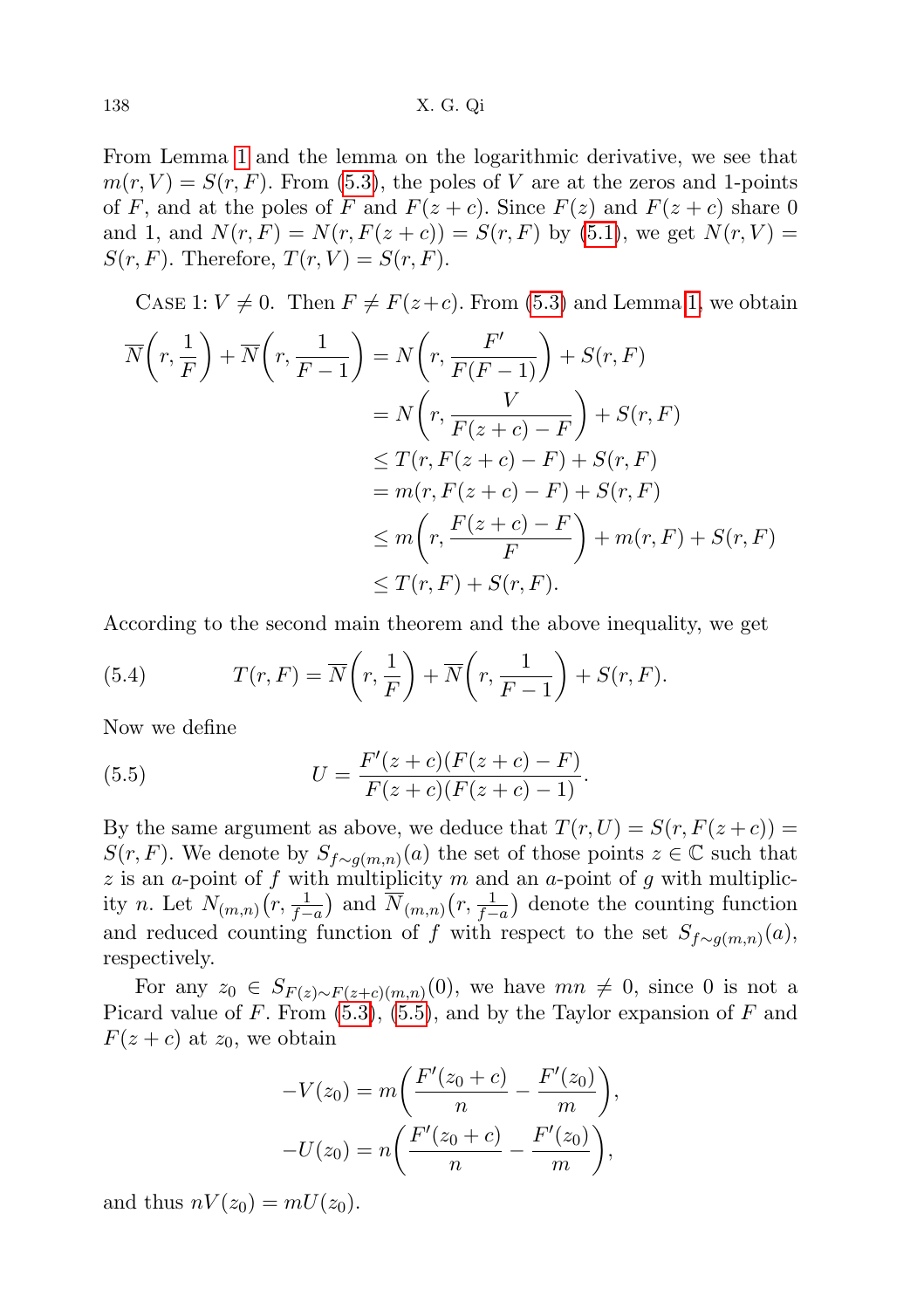If  $nV = mU$ , then we obtain

$$
n\left(\frac{F'}{F-1} - \frac{F'}{F}\right) \equiv m\left(\frac{F'(z+c)}{F(z+c) - 1} - \frac{F'(z+c)}{F(z+c)}\right),
$$

which implies that

$$
\left(\frac{F-1}{F}\right)^n \equiv d\left(\frac{F(z+c)-1}{F(z+c)}\right)^m
$$

where d is a non-zero constant. If  $m \neq n$  then from [\(5.2\)](#page-8-2) we get  $nT(r, F) =$  $mT(r, F(z + c)) + S(r, F) = mT(r, F) + S(r, F)$ , which is a contradiction. If  $m = n$ , from Lemma [7](#page-5-2) we get

$$
2T(r, F) \le \overline{N}\left(r, \frac{1}{F}\right) + \overline{N}\left(r, \frac{1}{F-1}\right) + S(r, F),
$$

which contradicts [\(5.4\)](#page-9-1).

Hence  $nV \neq mU$ . Therefore

$$
\overline{N}_{(m,n)}\left(r,\frac{1}{F}\right) \le N\left(r,\frac{1}{nU-mV}\right) = S(r,F).
$$

Using the same reasoning, we get

<span id="page-10-0"></span>
$$
\overline{N}_{(m,n)}\left(r,\frac{1}{F-1}\right) \le N\left(r,\frac{1}{nU-mV}\right) = S(r,F).
$$

It follows that

(5.6) 
$$
\overline{N}_{(m,n)}\left(r,\frac{1}{F}\right)+\overline{N}_{(m,n)}\left(r,\frac{1}{F-1}\right)=S(r,F).
$$

From  $(5.4)$  and  $(5.6)$ , we obtain

$$
T(r, F) = \overline{N}\left(r, \frac{1}{F}\right) + \overline{N}\left(r, \frac{1}{F-1}\right) + S(r, F)
$$
  
\n
$$
= \sum_{m,n} \left(\overline{N}_{(m,n)}\left(r, \frac{1}{F}\right) + \overline{N}_{(m,n)}\left(r, \frac{1}{F-1}\right)\right) + S(r, F)
$$
  
\n
$$
= \sum_{m+n \ge 5} \left(\overline{N}_{(m,n)}\left(r, \frac{1}{F}\right) + \overline{N}_{(m,n)}\left(r, \frac{1}{F-1}\right)\right) + S(r, F)
$$
  
\n
$$
\le \frac{1}{5} \sum_{m+n \ge 5} \left(N_{(m,n)}\left(r, \frac{1}{F}\right) + N_{(m,n)}\left(r, \frac{1}{F-1}\right)\right)
$$
  
\n
$$
+ N_{(m,n)}\left(r, \frac{1}{F(z+c)}\right) + N_{(m,n)}\left(r, \frac{1}{F(z+c)-1}\right)\right) + S(r, F)
$$
  
\n
$$
\le \frac{4}{5}T(r, F) + S(r, F),
$$

which is a contradiction.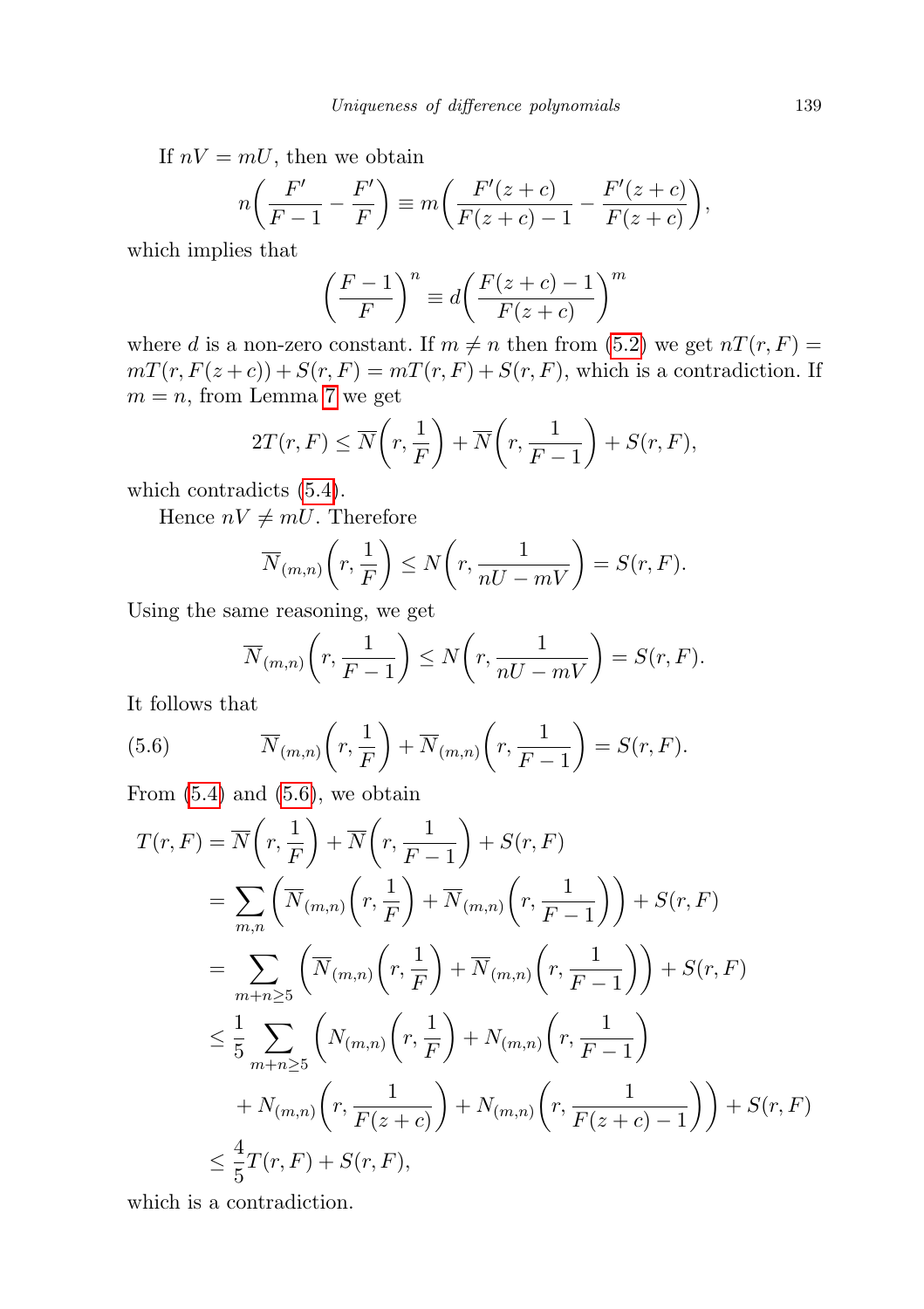CASE 2:  $V = 0$ . Then  $F = F(z + c)$ . Clearly,  $f(z) = f(z + c)$ . This completes the proof of Theorem [3.](#page-2-0)

## 6. Proofs of Theorem [4](#page-3-0)[–6](#page-3-5)

*Proof of Theorem [4.](#page-3-0)* Suppose that f is a transcendental entire solution of equation [\(1.1\)](#page-2-1) of finite order. If  $\Delta_c f \equiv 0$ , then  $f(z)^n = Q(z)$ , and the conclusion holds. If  $\Delta_c f \neq 0$ , then rewrite [\(1.1\)](#page-2-1) as

$$
f^{n-1}f = Q(z) - P(z)\frac{(\Delta_c f)^m}{f^m}f^m.
$$

Applying Lemmas [2](#page-4-1) and [4,](#page-4-2) and invoking the assumption  $n > m$ , we conclude that

$$
T(r, f) = m(r, f) = S(r, f),
$$

a contradiction.

*Proof of Theorem [5.](#page-3-1)* Suppose that  $f$  is a transcendental entire solution to equation (1.1). Clearly, if  $P = 0$ , the conclusion follows. It remains to consider the case  $P \neq 0$ . If  $\Delta_c f \equiv 0$ , then  $f(z)^n = Q(z)$  and the conclusion holds. If  $\Delta_c f \neq 0$ , then by the second fundamental theorem for three small target functions, we obtain

<span id="page-11-0"></span>(6.1) 
$$
T\left(r, \frac{f^n}{P}\right) \le \overline{N}\left(r, \frac{f^n}{P}\right) + \overline{N}\left(r, \frac{P}{f^n}\right) + \overline{N}\left(r, \frac{P}{f^n - Q}\right) + S(r, f)
$$

$$
= \overline{N}(r, f) + \overline{N}\left(r, \frac{1}{f}\right) + \overline{N}\left(r, \frac{1}{\Delta_c f}\right) + S(r, f)
$$

$$
\le T(r, f) + T(r, \Delta_c f) + S(r, f).
$$

Moreover

(6.2) 
$$
T\left(r, \frac{f^n - Q}{P}\right) = nT(r, f) + S(r, f) = mT(r, \Delta_c f).
$$

Combining  $(6.1)$  with  $(6.2)$ , we get

<span id="page-11-1"></span>
$$
nT(r, f) \le T(r, f) + \frac{n}{m}T(r, f) + S(r, f)
$$

and so

$$
\left(n-1-\frac{n}{m}\right)T(r,f) \leq S(r,f),
$$

which contradicts the assumption that  $n > m/(m-1)$ .

*Proof of Theorem [6.](#page-3-5)* Suppose that  $f$  is an infinite order entire solution of [\(1.4\)](#page-3-2). Since P and  $Q \neq 0$  are polynomials, they are small functions to f.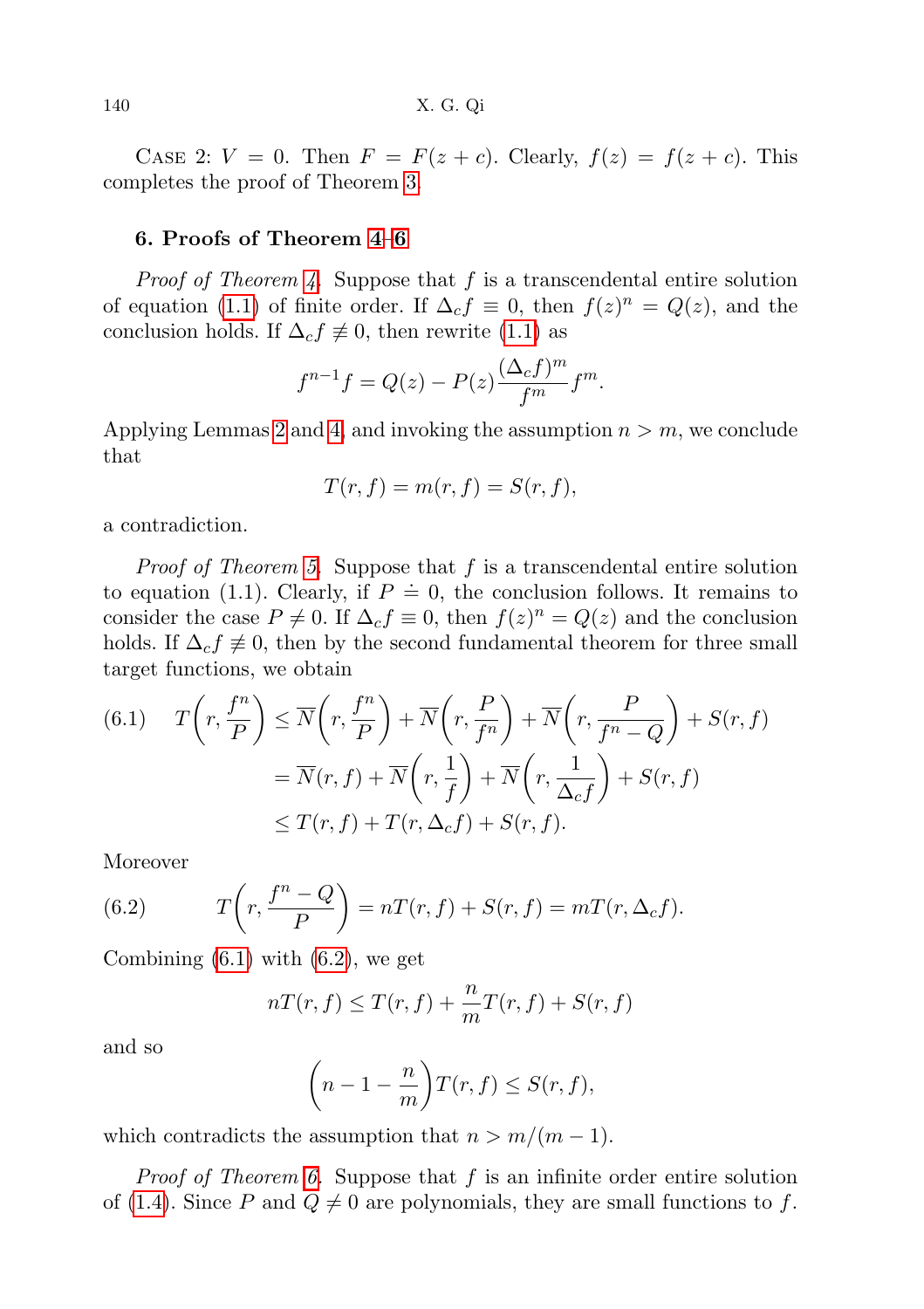Using the second main theorem for three small target functions, we obtain (6.3)

$$
nT(r, f) = T(r, f^{n}) \le \overline{N}(r, f^{n}) + \overline{N}\left(r, \frac{1}{f^{n}}\right) + \overline{N}\left(r, \frac{1}{f^{n} - Q}\right) + S(r, f)
$$
  

$$
\le \overline{N}\left(r, \frac{1}{f}\right) + \overline{N}\left(r, \frac{1}{\Delta_{c}f}\right) + S(r, f)
$$
  

$$
\le 2T(r, f) + S(r, f).
$$

Since  $n \geq 3$ , we get a contradiction.

Acknowledgements. The author thanks the Department of Physics and Mathematics, University of Eastern Finland, for its hospitality during his study period there.

This work was supported by the NSF of Shandong Province, China (No. ZR201 0AM030).

## References

- <span id="page-12-3"></span>[1] W. Bergweiler and A. Eremenko, On the singularities of the inverse to a meromorphic function of finite order, Rev. Mat. Iberoamer. 11 (1995), 355–373.
- <span id="page-12-13"></span>[\[2\]](http://dx.doi.org/10.1007/s11139-007-9101-1) Y. M. Chiang and S. J. Feng, On the Nevanlinna characteristic of  $f(z + \eta)$  and difference equations in the complex plane, Ramanujan J. 16 (2008), 105–129.
- <span id="page-12-4"></span>[\[3\]](http://dx.doi.org/10.1016/S0898-1221(02)00194-3) M. L. Fang, Uniqueness and value-sharing of entire functions, Comput. Math. Appl. 44 (2002), 823–831.
- <span id="page-12-10"></span>[\[4\]](http://dx.doi.org/10.1090/S0002-9904-1966-11429-5) F. Gross, On the equation  $f^{n} + g^{n} = 1$ , Bull. Amer. Math. Soc. 72 (1966), 86–88.
- <span id="page-12-12"></span>[5] R. G. Halburd and R. J. Korhonen, Nevanlinna theory for the difference operator, Ann. Acad. Sci. Fenn. 31 (2006), 463–478.
- <span id="page-12-1"></span>[\[6\]](http://dx.doi.org/10.2307/1969890) W. K. Hayman, Picard values of meromorphic functions and their derivatives, Ann. of Math. (2) 70 (1959), 9–42.
- <span id="page-12-8"></span>[\[7\]](http://dx.doi.org/10.1016/j.jmaa.2009.01.053) J. Heittokangas, R. Korhonen, I. Laine, J. Rieppo and J. L. Zhang, Value sharing results for shifts of meromorphic function, and sufficient conditions for periodicity, J. Math. Anal. Appl. 355 (2009), 352–363.
- <span id="page-12-0"></span>[8] I. Laine, Nevanlinna Theory and Complex Differential Equations, de Gruyter, Berlin, 1993.
- <span id="page-12-5"></span>[\[9\]](http://dx.doi.org/10.3792/pjaa.83.148) I. Laine and C. C. Yang, Value distribution of difference polynomials, Proc. Japan Acad. Ser. A Math. Sci. 83 (2007), 148–151.
- <span id="page-12-9"></span>[10] P. Li and C. C. Yang, When an entire function and its linear differential polynomial share two values, Illinois J. Math. 44 (2000), 349–362.
- <span id="page-12-7"></span>[11] W. C. Lin and H. X. Yi, Uniqueness theorems for meromorphic function, Indian J. Pure Appl. Math. 35 (2004), 121–132.
- <span id="page-12-11"></span>[\[12\]](http://dx.doi.org/10.1016/j.jmaa.2009.05.061) K. Liu, Meromorphic functions sharing a set with applications to difference equations, J. Math. Anal. Appl. 359 (2009), 384–393.
- <span id="page-12-6"></span>[13] K. Liu and L. Z. Yang, Value distribution of the difference operator, Arch. Math. (Basel) 92 (2009), 270–278.
- <span id="page-12-2"></span>[\[14\]](http://dx.doi.org/10.1007/BF01182271) E. Mues, *Über ein Problem von Hayman*, Math. Z. 164 (1979), 239–259.